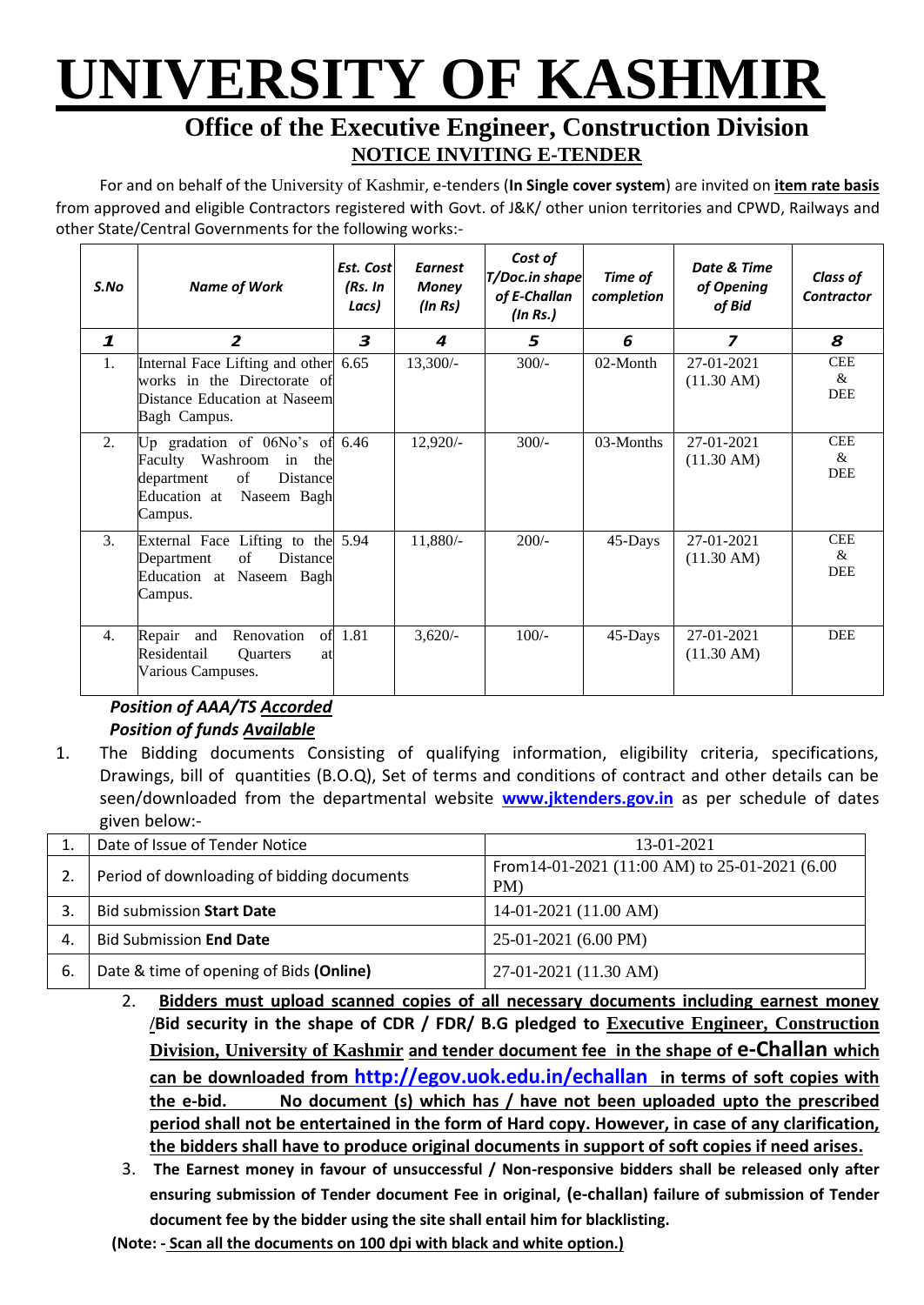- 4. **The successful bidder (L-1) shall have to produce CDR and e-challan in original in the office of the undersigned before allotting the work or issuance of Supply order.**
- 5. The date and time of opening of Bids can be available on Web Site **[www.jktenders.gov.in](http://www.pmgsytendersjk.gov.in/)** and conveyed to the bidders automatically through an e-mail message on their e-mail address. The **bids of Responsive bidders** shall be opened online on same Web Site in the Office of **Executive Engineer, Construction Division, University of Kashmir.**
- 6. The bids for the work shall remain valid for a period of 120 days from the date of opening of Technical bids.
- 7. The earnest money shall be forfeited, If:-

a. Any bidder/ tenderer withdraw his bid/ tender during the period of bid validity or make any modifications in the terms and conditions of the bid.

- b. Failure of Successful bidder to furnish the required performance security within the specified time limit.
- c. Failure of Successful bidder to execute the agreement within 28 days after fixation of contract.
- 8. Instruction to bidders regarding e-tendering process.
- 8.1. Bidders are advised to download bid submission manual from the "Downloads" option as well as from "Bidders Manual Kit" on website [www.jktenders.gov.into](http://www.pmgsytendersjk.gov.into/) acquaint bid submission process.
- 8.2. To participate in bidding process, bidders have to get 'Digital Signature Certificate (DSC)' as per Information Technology Act-2000. Bidders can get digital certificate from any approved Vendor.
- 8.3. The bidders have to submit their bids online in electronic format with digital Signature. No bid will be accepted in physical form.
- 6.4. Bids will be opened online as per time schedule mentioned in Para-1.
- 6.5 The Department will not be responsible for delay in online submission due to any reasons.
- 9. Bidders are advised not to make any change in BOQ (Bill of Quantities) contents. In no case they should attempt to create similar BOQ manually. The BOQ downloaded should be used for filling the item rate inclusive of all taxes and it should be saved with the same name as it contains.
- 10. Price escalation and Taxes:- The unit rates and prices shall be quoted by the bidder entirely in Indian Rupees and the rates quoted shall be deemed to include price escalation and all taxes including CGST and SGST upto completion of the work, unless otherwise specified. Deduction on account of taxes shall be made from the bills of the contractor on gross amount of the bill as per the rates prevailing at the time of recovery.
- 11. Bidders are advised to use "My Documents" area in their user on e-Tendering portal to store such documents as are required.
- 12. In case of any specified project the relevant guidelines / standard bidding document shall be followed.
- 13. Instructions to Bidder (ITB)
- 13.1. All bidders shall upload the following information and documents along with qualification criteria / qualification information with their bids:-
- *a.* Copies of original documents defining constitution/ legal status, place of registration and principal place of Business.

### 13.2. *Valid GSTIN No. & PAN No. latest GST Clearance Certificate form GST-3B.*

- 13.3. The bidder at his own responsibility and risk should visit and examine the site of work and its surroundings before submission of bid.
- 13.4. Non attendance of pre-bid meeting will not be cause of disqualification of the bidder.
- 13.5. All documents relating to the bid shall be in the English Language.
- 14. The Bidder shall have to use good quality approved materials at his own cost, no departmental supplies be made by the University
- 14. If the bidder does not quote rate for any item of the rate list/quantity schedule, cost of such item/ items shall be deemed to be part of the overall/total contract value. No rate shall be allowed for such item / items in the allotment of contract.
- 14. General Conditions of Contract:-
- 14.1. The date of start of the work shall be reckoned within one week from the date of issuance of LOI/Contract allotment as the case may be.
- 14.2. Penalty for delay in completion:-In case of delay in completion of work beyond stipulated period of completion, penalty of Rs. 2000/- per day but up to maximum of 10% of the total contract shall be imposed.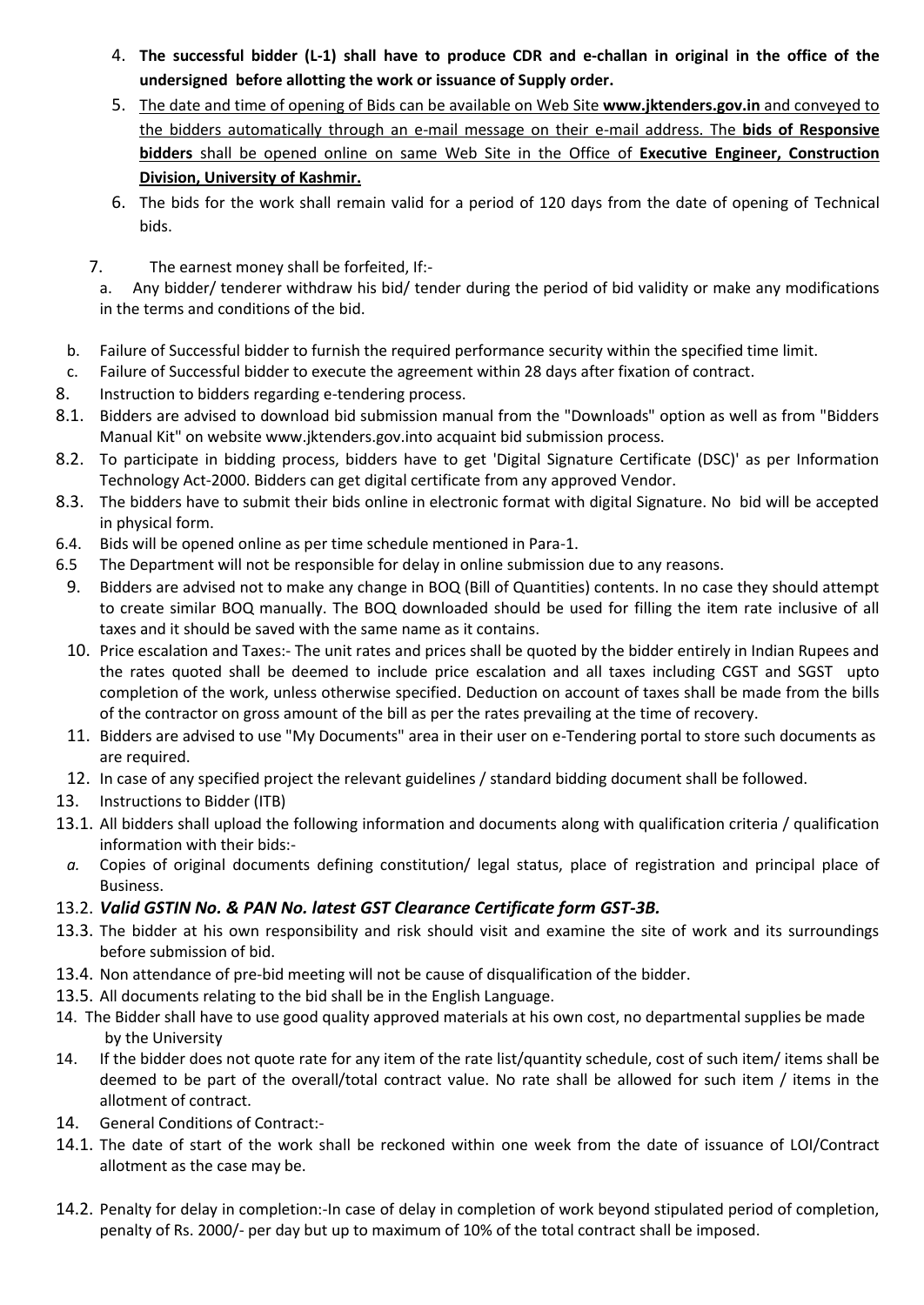- 14.3. Time extension:-Suitable time extension shall be granted in case of increase in scope of work and in the event of delay beyond control of contractor to be determined by the department.
- 14.4. Advance Payments:-No mobilization advance/equipment advance shall be paid unless otherwise specified in the SBD.
- 14.5. Secured Advance:-No secured advance is admissible unless otherwise specified.
- 14.6. Retention Money: 10% shall be deducted from each running bill of the successful contractor which shall be released after virtual completion of work in all respects/when recommended.
- 14.7. Schedule of Payment:-The payment schedule shall be fixed after award of contract in favour of successful bidder, on the basis of availability of funds and value of work executed, shall be determined by the Engineer.
- 14.8. Amendment of bidding document:-Before the deadline for submission of bids the employer may modify the bidding documents by issuing Addenda.
- 14.9. The tender receiving authority reserves the right to accept or reject any tender or all tenders without assigning any reason thereof.
- 14.10. Unbalanced Bid:- In case bid of the lowest bidder is found unbalanced, the successful bidder shall have to produce additional performance security in shape of CDR/ FDR /B.G within (7) days after opening of price bids, as per following break-up:-

| S.No | Percentage of unbalance bid viz., advertised cost on | <b>Additional Performance</b> |  |
|------|------------------------------------------------------|-------------------------------|--|
|      | account of Low rates                                 | Security                      |  |
| 01.  | Upto and including 15% below                         | Nil                           |  |
| 02.  | Greater than 15% and up to 20% below.                | 5%                            |  |
| 03.  | Greater than 20% and up to 25% below.                | 10%                           |  |
| 04.  | Greater than 25% to 30% below                        | 15%                           |  |
|      | Greater than 30% below.                              | 20%                           |  |

Additional security shall be released after successful completion of (6) months maintenance liability period.

In case the rate/Rates quoted by the contactor to any item/items in the bill of quantities has/have been found higher than the estimated rate, then contractor will be called for negotiation of rate or will be allotted on the basis of calculations made as per book of analysis of rates 2016 CPWD keeping in view the present market rate.

- 14.11. Restoration of work: On completion of contract the contractor shall be responsible to remove all un-used material and restore all work in its original position at his own cost.
- 14.12. Traffic regulations:-The contractor is bound to adhere to traffic regulations as is applicable from time to time and ensure arrangements of smooth regulation of traffic during execution of work.
- 14.13. Arbitration:- The arbitration shall be conducted in accordance with the arbitration procedure stated in the J&K conciliation and Arbitration Act No:-xxxv of 1997 issued vide SRO No:-403 vide Notification of J&K Govt., "Law Department" 11th December-1997.
- 14.14. Defective Liability period: The DLP shall be commenced from the date of certified completion of work and period shall be 6 months.
- 14.15. In case the agency fails to execute the work, the deposits in the shape of CDR and Additional

performance guarantee shall be liable for forfeiture besides initiating other punitive actions against

the defaulter without serving any notice.

14.16. All Key Construction materialshall have to be strictly as per prescribed specifications and approval of the Engineer In-charge.

The CDR shall be released after (6) six months from completion of the work and satisfactory maintenance for such period.

- 14.17. Failure on part of the contractor to fulfill his obligations of maintenance schedules shall result in forfeiture of the deposits held for this purpose as well as the CDR for this work.
- 14.18. Safety: The contractor shall be responsible for safety of all activities at site of work.
- 14.19. Discoveries: Anything of historical or other interest or of significant value unexpectedly discovered on the site shall be the property of University.